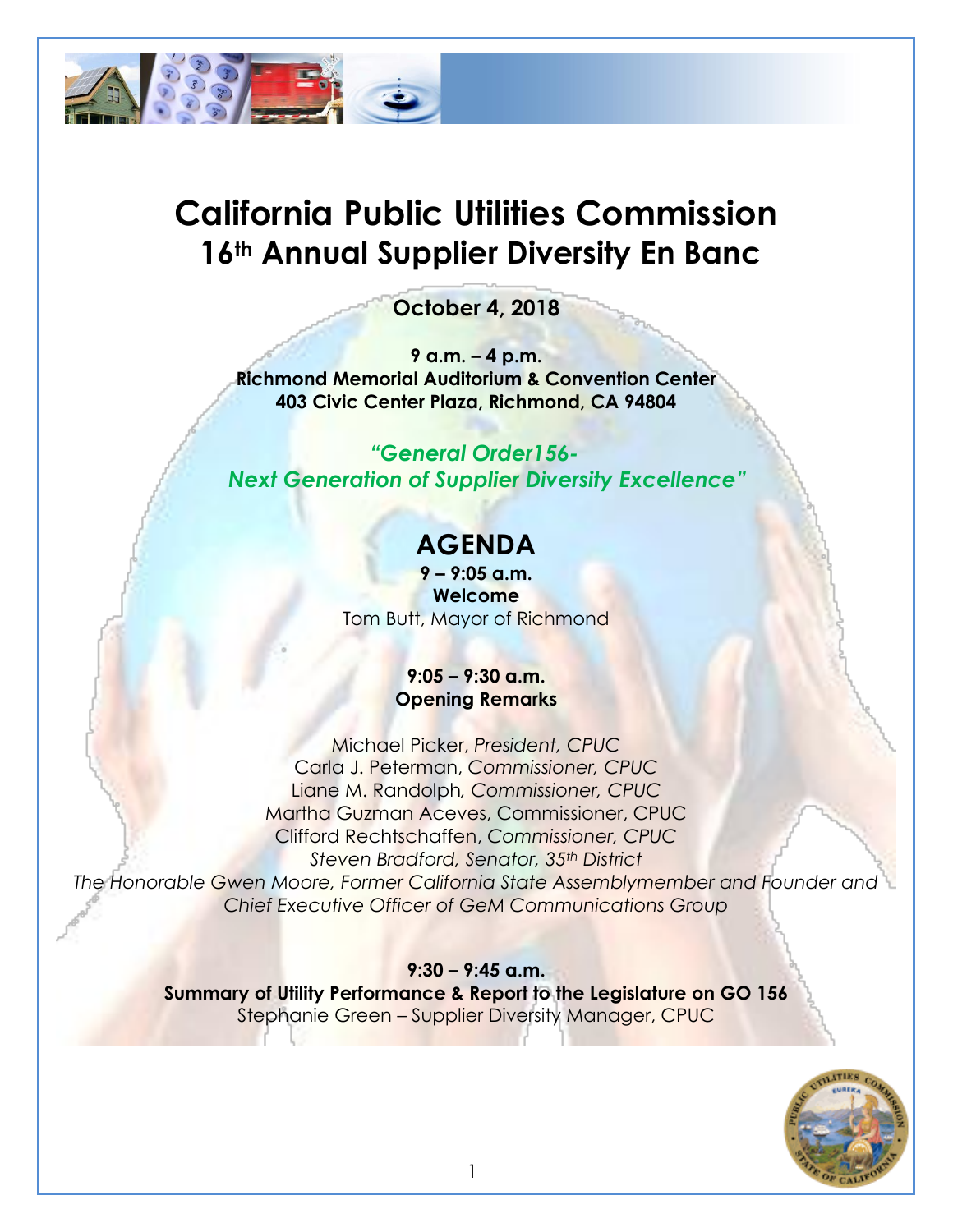

### **Agenda Continued**

**9:45 – 10:30 a.m. The Diverse Community Perspective on General Order 156**

Moderator — The Honorable Gwen Moore – former Assembly Member

Pat Fong Kushida, President & CEO, CALASIAN Chamber of Commerce Julian Canete, President & CEO, Hispanic Chamber of Commerce Tracy Stanhoff, President, American Indian Chamber of Commerce Aubry Stone, President & CEO, California Black Chamber of Commerce Paul Prendergast, Vice President of Public Policy, Golden Gate Business Association Cole Woodman, Chairman, VIB Network Disabled Veteran Business Enterprise Schenae Rourk, President, National Association of Women Business Owners-LA

#### **10:30 – 11:15 a.m. Alternative Energy Markets- Exploring the Possibilities** Moderator — Michael Picker, Commissioner

Dawn Weisz, CEO, Marin Clean Energy (CCA) Beth Vaughan, Executive Director, California Community Choice Association Janice Lin, Co-Founder & Executive Director, California Energy Storage Alliance Rick Umoff, California Director, Solar Energy Industries Association Bernadette Del Chiaro, Executive Director, California Solar & Storage Association Felicia Mayo, Vice President, Diversity & Inclusion, Tesla

> **11:15 a.m. – 12:00 p.m. Strategic Sourcing-Navigating the Future of Procurement** Moderator — Clifford Rechtschaffen, Commissioner

Dawn Gilbert, Director of Supplier Diversity, Frontier Communications Sydney Furbush, Supplier Diversity Manager, San Diego Gas & Electric Joe Chow, Supplier Diversity Manager, Southern California Gas Frank Robinson, Managing Director, Union Bank Travis Walser, Senior Vice President, PAR Electrical Contractors, Inc.

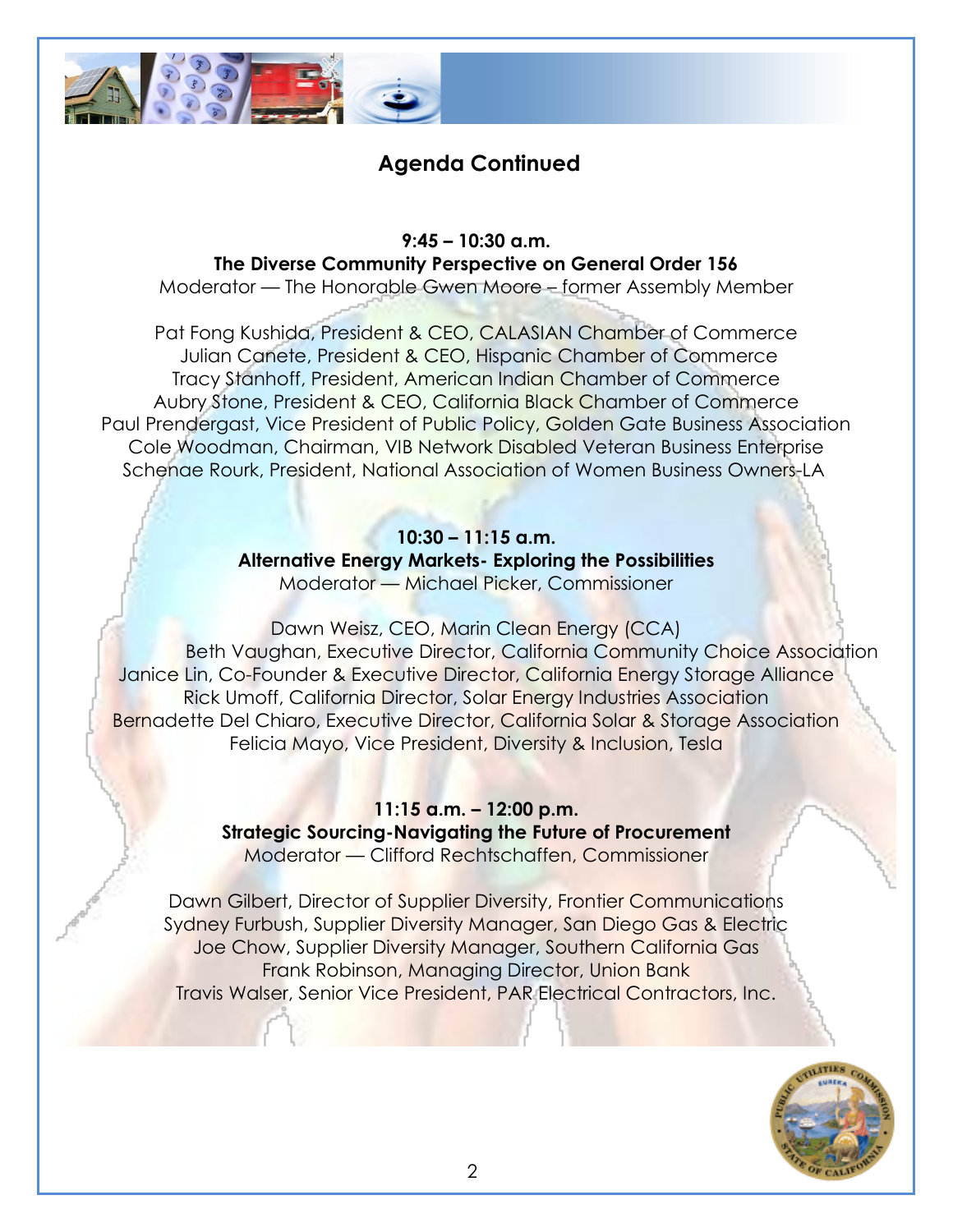

## **Agenda Continued**

**12 – 12:30 p.m. Public Comments – The Supplier's Perspective**

(No more than 3 minutes per speaker)

**12:30 – 1: 30 p.m. LUNCH**







MCE OGravity Pro